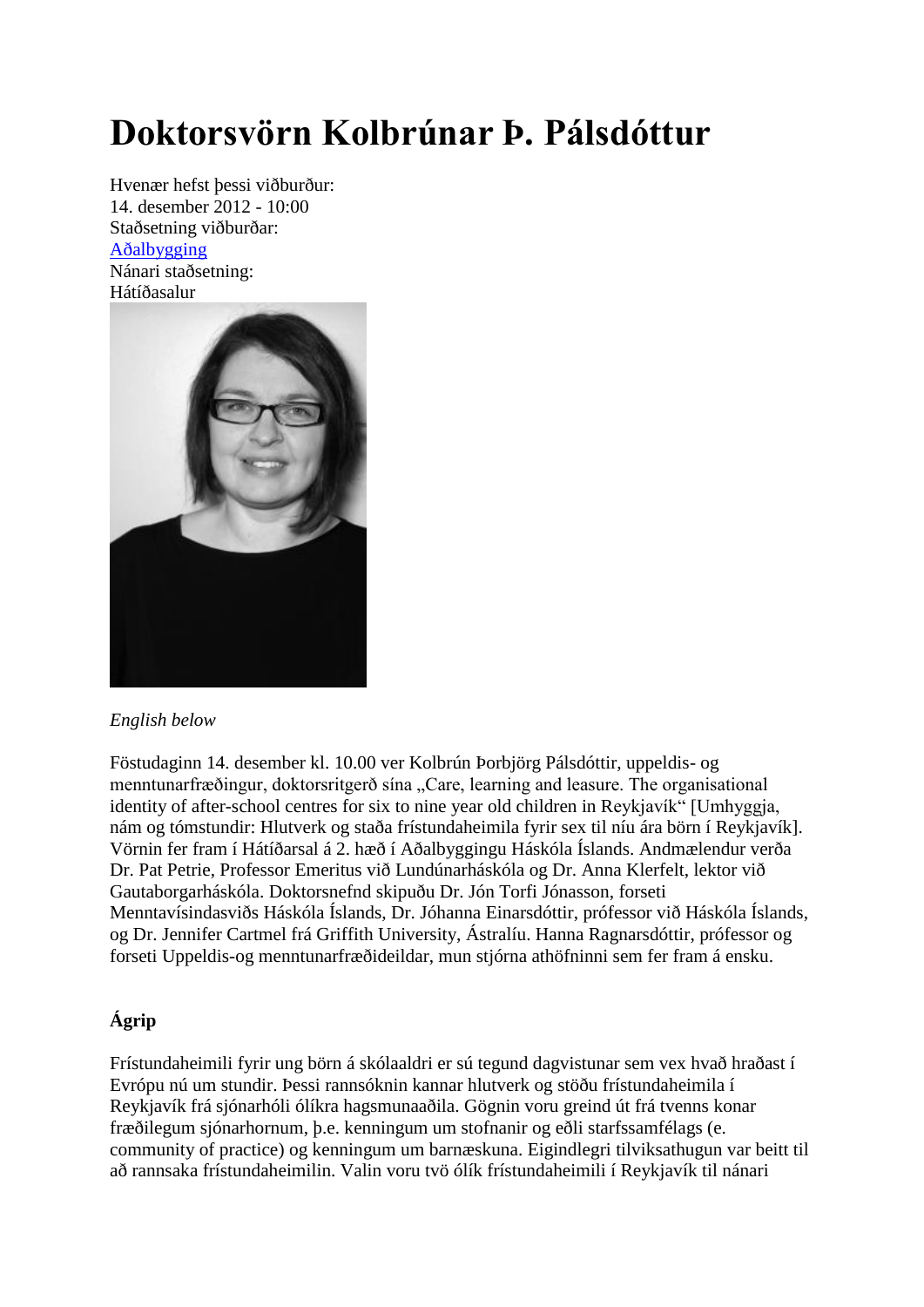rannsóknar. Rannsóknaraðferðin fólst í viðtölum, athugunum og greiningu á skjölum og teikningum.

Aðalrannsóknarspurningar voru þrjár: (a) Hver er tilgangur frístundaheimilanna í Reykjavík og hvernig birtist hann í opinberri stefnumótun? (b) Hvernig upplifir starfsfólk frístundaheimilanna hlutverk sitt? (c) Hvert er álit barnanna á daglegu starfi á frístundaheimilinu og hvernig upplifa þau muninn á skóla og frístundaheimili?

Rannsóknin leiddi í ljós að í áranna rás hafa áherslur þróast frá umhyggju yfir til náms og frístunda. Helstu niðurstöður þessarar rannsóknar voru þrískiptar: (a) Staða frístundaheimila innan kerfisins var veik, meðal annars þar sem engin sérstök lög gilda um starfsemina. (b) Fagvitund frístundaleiðbeinenda var almennt óljós. Meirihluti starfsmanna hafði ekki sérhæfða menntun og réði sig til skamms tíma. Hinsvegar báru verkefnastjórar frístundaheimilanna meginábyrgð á starfinu. (c) Frístundaheimilin sköpuðu börnum tækifæri til leiks og félagslegrar þátttöku í fjölbreyttu starfi eftir að skóla lauk. Börnin mótuðu sitt eigið starfssamfélag, þar sem þau skipulögðu félagatengsl, mynduðu eigin reynsluheim og tóku þátt í sköpun þekkingar, bæði í skólanum og á frístundaheimilinu.

Kolbrún Þorbjörg Pálsdóttir er fædd 22. maí 1971 í Leuven í Belgíu. Foreldrar hennar eru Auður Birgisdóttir og Páll Skúlason, prófessor í heimspeki. Hún lauk BA-prófi í heimspeki haustið 1996 frá Háskóla Íslands og meistaraprófi í uppeldis- og menntunarfræði vorið 2001 frá sama skóla. Kolbrún starfaði sem umsjónarmaður skóladagvistar Laugarnesskóla árin 2002‒2004, og sem deildarstjóri barnastarfs hjá frístundamiðstöðinni Tónabæ 2004-2007. Hún hefur starfað við kennslu við Menntavísindasvið Háskóla Íslands samhliða doktorsnámi. Kolbrún er gift Róberti H. Haraldssyni, prófessor við Háskóla Íslands og börn þeirra eru Ragnhildur, Kolbrún Brynja og Páll Kári. Að auki á Kolbrún tvær dætur, Sunnu Ösp og Sóleyju Auði.

\_ \_ \_ \_ \_ \_ \_ \_ \_ \_ \_ \_ \_ \_ \_ \_

On Friday December 14 at 10:00 am Kolbrún Þorbjörg Pálsdóttir will defend her P.hD. thesis "Care, learning and leasure. The organisational identity of after-school centres for six to nine year old children in Reykjavík". The defense will take place at the University Main Hall, 2nd floor, Main building. The opponents are Dr. Pat Petrie, Professor Emeritus, University of London and Dr. Anna Klerfelt, Assistant professor, University of Gothenburg. The thesis supervisors were Dr. Jón Torfi Jónasson, professor and Head of the School of Education, University of Iceland, Dr. Jóhanna Einarsdóttir, professor at the University of Iceland, and Dr. Jennifer Cartmel, seniour lecturer, Griffith Univeristy, Australia.

## **Abstract**

The provision of out-of-school care for young school children is the fastest growing day-care service in Europe. This study investigates the role and organisational identity of after-school centres in Reykjavik, Iceland, from the perspectives of different stakeholders. The theoretical